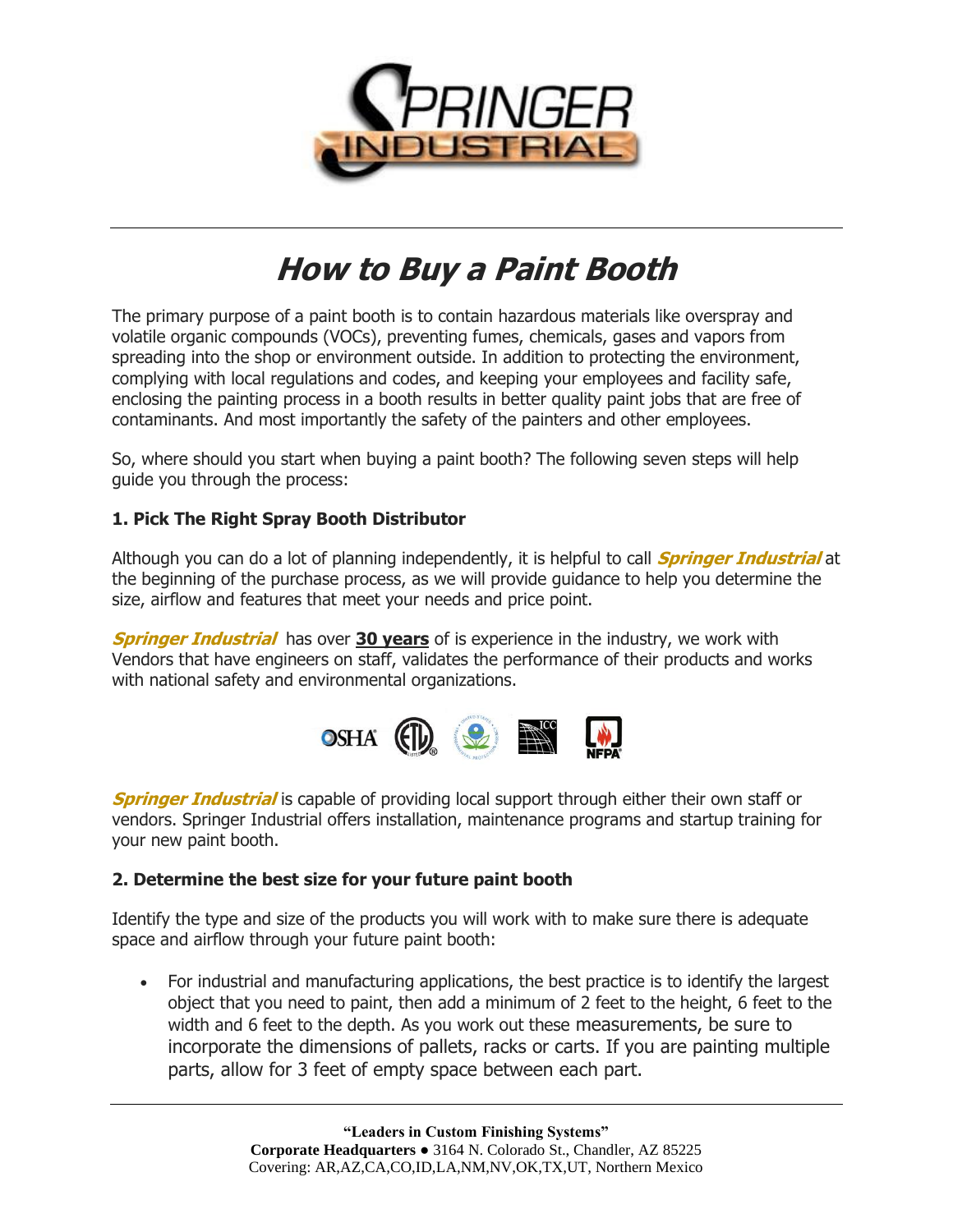

For automotive refinish applications, paint booth sizes tend to be more standardized, with 9 foot heights, 14-foot widths and 24-, 27- or 30-foot lengths. Higher ceilings to accommodate taller vehicles and size customizations are available. However, you'll want to make sure your spray booth stays within the range of ETL-listed sizes to prevent code compliance issues later on.

For aviation applications, **Springer Industrial** recommends that you determine the dimensions of the largest aircraft you need to paint, then add a minimum of 10 feet to all sides of the aircraft for clearance. You will also need to take into account the additional space needed to accommodate scaffolding or personnel lifts. When possible, paint booth walls and ceiling are designed to conform to the shape of the individual aircraft, providing cost savings on the capital equipment as well as operational savings by reducing the amount airflow required in the booth.

# **3. Understand your process**

Different processes and applications will influence the type of paint booth you choose. Liquid applications typically use a dry filter paint booth where an exhaust fan draws paint overspray to a filter bank (in the booth walls or floor pit) and captures it. Powder application processes typically require multiple layers of filtration, ending in either a bag filter or a powder collector, with no need to exhaust the air outside of the building. 4. Define your space

Not only should you consider the working dimensions inside the booth, the space around the exterior of the booth is also important. Take the following factors into account when deciding on the layout and location of your paint booth:

- How will you be transporting products or parts in and out of the booth (e.g. cart, conveyor, track, etc.)? Is there a clear path into the booth?
- Does the layout of your paint booth (and any additional equipment) make sense for your desired shop flow?
- If an air make-up unit (also known as a heater) will be used, where will it be mounted?
- Are service ladders necessary?
- Where will exhaust ductwork go? Is there enough room between the top of the spray booth and the ceiling of your building for exhaust ductwork, or will it have to exhaust out a wall?

Remember, any complementary products like Paint Mix Rooms, Solvent Recycle Systems and Hazardous Material Storage Buildings will require additional space.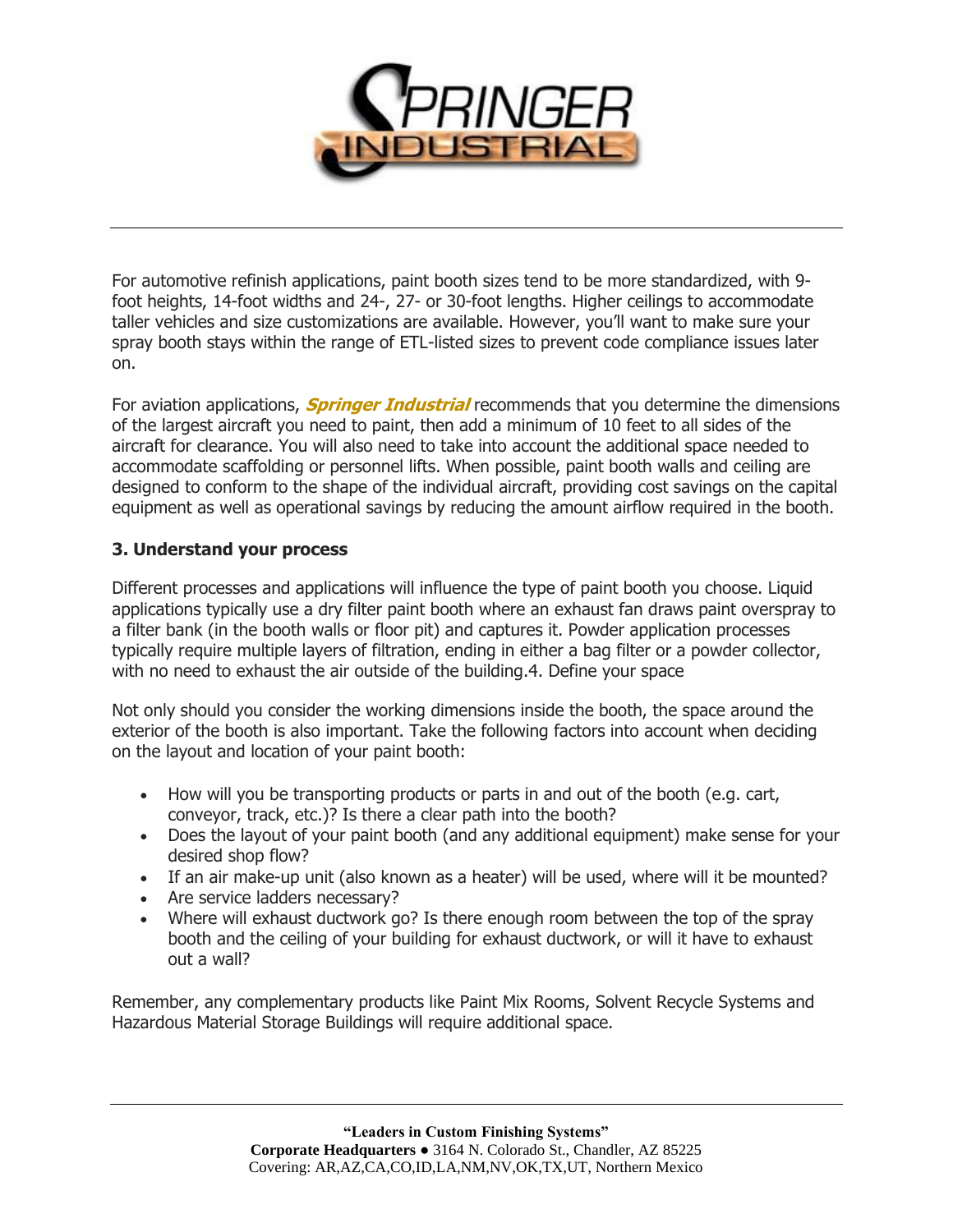

# **5. Decide on the type of spray booth you need**

Paint booths range from enclosures small enough to paint a cell phone case to one's large enough to paint a large aircraft. Start by identifying the primary industry you work in. This will help to narrow down the options available to you and help you find spray booths with the features and options that matter most to you.

### **6. Pick an airflow**

After you have selected the industry and type of booth that fits your application and budget, you can select an airflow style. This may include cross-draft, modified cross-draft, side downdraft or pit down-draft.



Cross-Draft Air Flow, Non Pressurized Modified Cross-Draft, Non Pressurized





Side Down-Draft, Non Pressurized Full Pit Down-Draft, Non Pressurized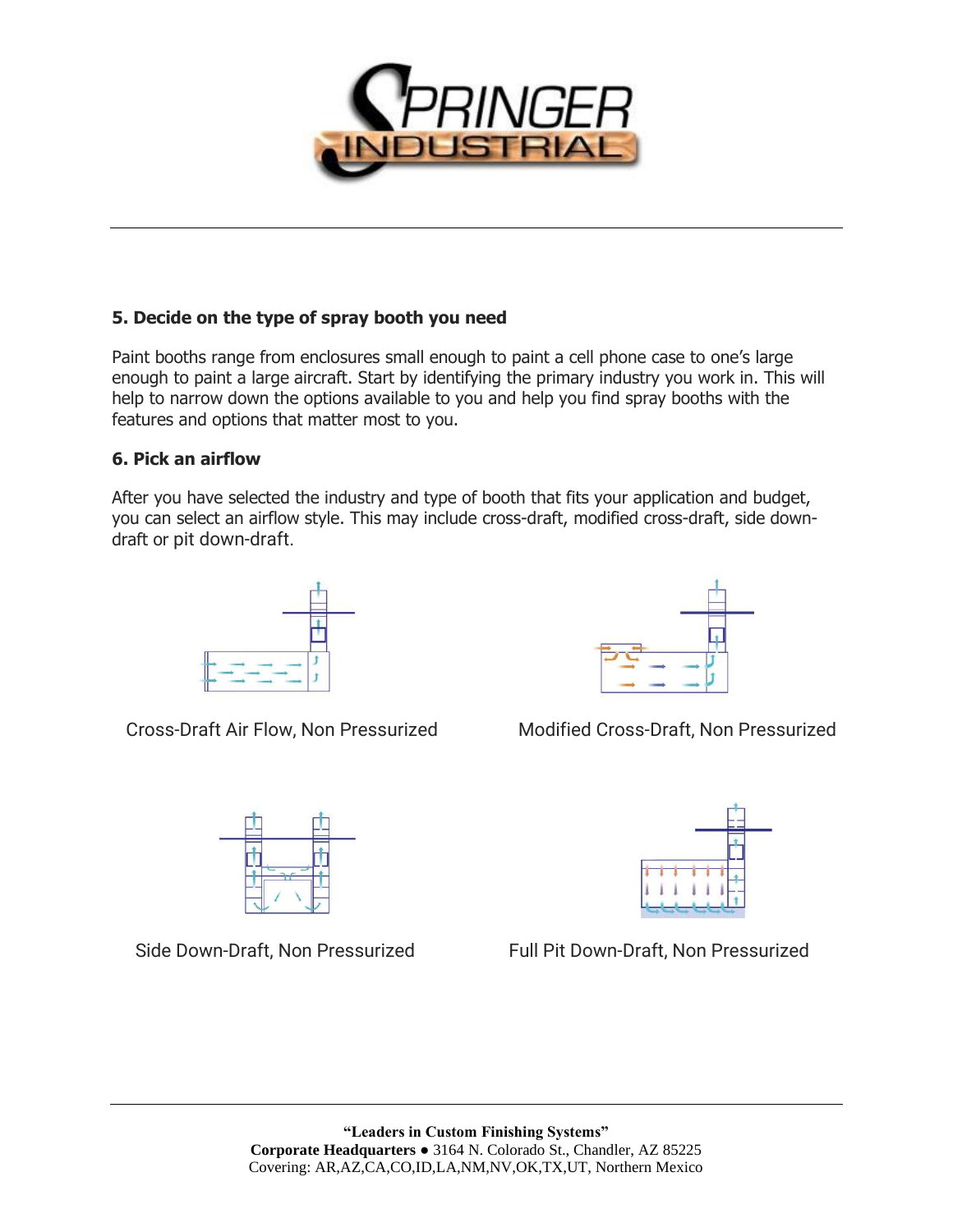

You will also need to decide whether you need your booth pressurized or heated. The concept behind all types of air flows is to move the air past the product/part being painted in order to remove the Volatile Organic Compounds (VOCs) from the spray booth and to keep the resultant overspray from being deposited on the freshly coated substrate. The pressurized air flow design whether it be a cross-draft, modified cross-draft, side down-draft, or pit down draft, is designed to better control the quality of the air moving through the booth spray area. This can be accomplished by an Ambient Air Intake Fan or Heated Air Make-Up Unit (AMU) that will allow the user to control the temperature in the winter months for comfort and superior quality of the finished product.



To ensure that the product you are finishing gets the best possible finish, look for spray booths that provide laminar airflow, meaning that the spraying chamber is fully engineered to keep all the air moving parallel in the same direction, without turbulence that results in unpredictable spray patterns.

### **7. Consult local authorities**

As you work through the installation process, be sure to consult the local authorities having jurisdiction and expertise in local codes. If you are building a new facility and also installing a paint booth, working with the building inspector up front will help with permitting and make it easier to be aware of any additional safety requirements beyond general booth requirements.